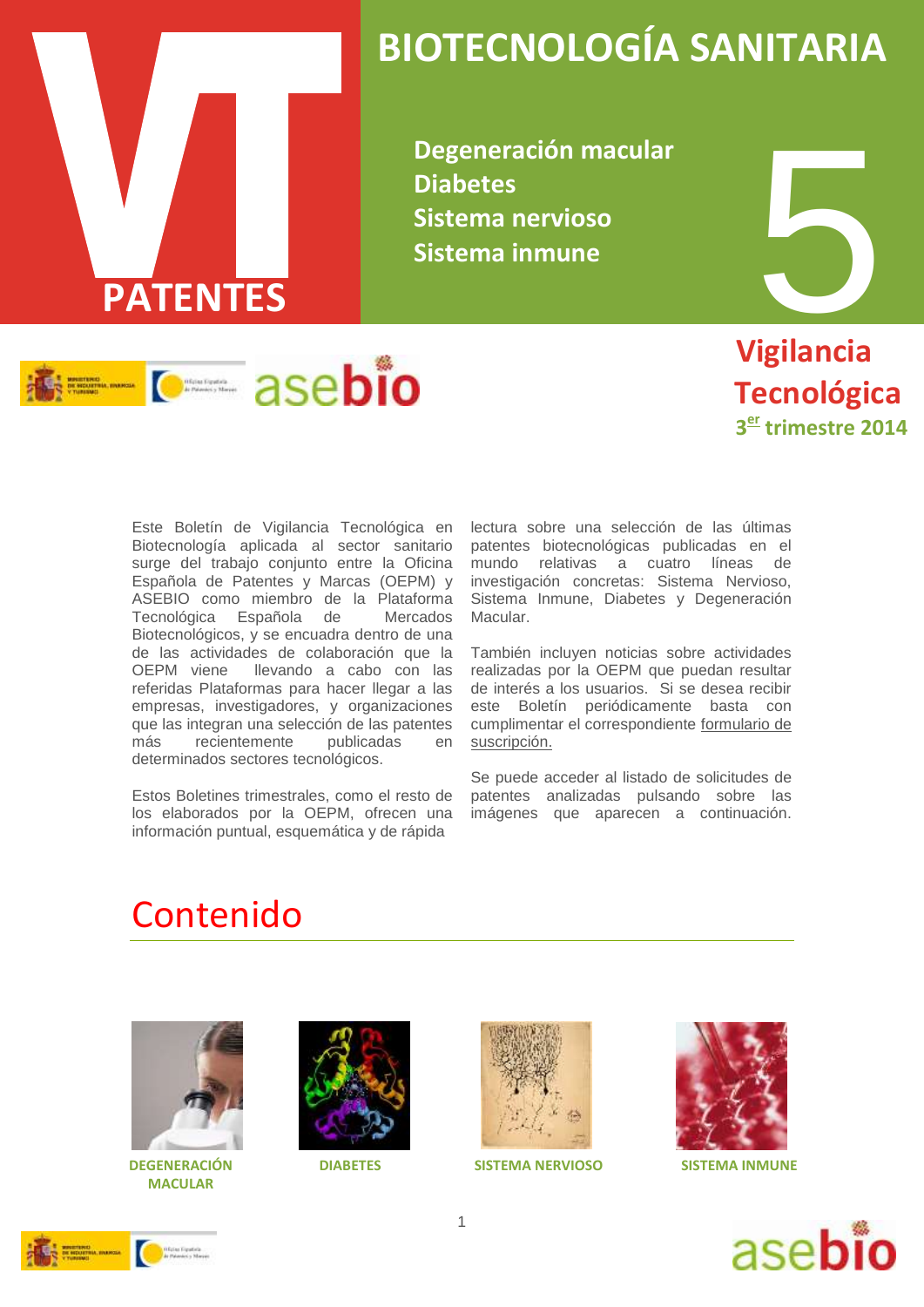# **Degeneración Macular**

| <b>Nº DE PUBLICACIÓN</b>     | <b>SOLICITANTE</b>                                                                                                                                     | <b>CONTENIDO TÉCNICO</b>                                                                                        |
|------------------------------|--------------------------------------------------------------------------------------------------------------------------------------------------------|-----------------------------------------------------------------------------------------------------------------|
| WO2014127479A1<br>2014-08-28 | RSEM LTD PARTNERSHIP [CA]                                                                                                                              | Inhibition of sema3a in the prevention and<br>treatment of ocular hyperpermeability                             |
| WO2014118552A1<br>2014-08-07 | IMP INNOVATIONS PLC [GB]                                                                                                                               | Inhibition of the complement system                                                                             |
| EP2759603A1<br>2014-07-30    | ARTICDX INC [CA]                                                                                                                                       | Method for determining a therapeutic<br>approach for the treatment of age-related<br>macular degeneration (AMD) |
| WO2014089111A1<br>2014-06-12 | NOVARTIS AG [CH]; GHOSH<br>JOY [US]; RUTZ MARK<br>ANTHONY [DE]; TISSOT-<br>DAGUETTE KATRIN ULRIKE<br>[DE]: SPLAWSKI IGOR [US]:<br>ROGUSKA MICHAEL [US] | Compositions and methods for antibodies<br>targeting epo                                                        |
| WO2014107763A1<br>2014-07-17 | BENITEC BIOPHARMA I TD<br>[AU]                                                                                                                         | Age-related macular degeneration<br>treatment                                                                   |
| WO2014107737A2<br>2014-07-10 | ELEVEN BIOTHERAPEUTICS<br><b>INC [US]</b>                                                                                                              | Local delivery of il-17 inhibitors for treating<br>ocular disease                                               |
| WO2014096855A1<br>2014-06-26 | <b>MEDICAL RES COUNCIL [GB]:</b><br>UNIV LEICESTER [GB]                                                                                                | Angiopoietin-2 specific tie2 receptor                                                                           |
| WO2014093773A1<br>2014-06-19 | <b>BRIGHAM &amp; WOMENS</b><br><b>HOSPITAL [US]</b>                                                                                                    | Methods and assays relating to<br>macrophage differentiation                                                    |
| WO2014074905A1<br>2014-05-15 | ELEVEN BIOTHERAPEUTICS<br>INC [US]                                                                                                                     | II-6 antagonists and uses thereof                                                                               |



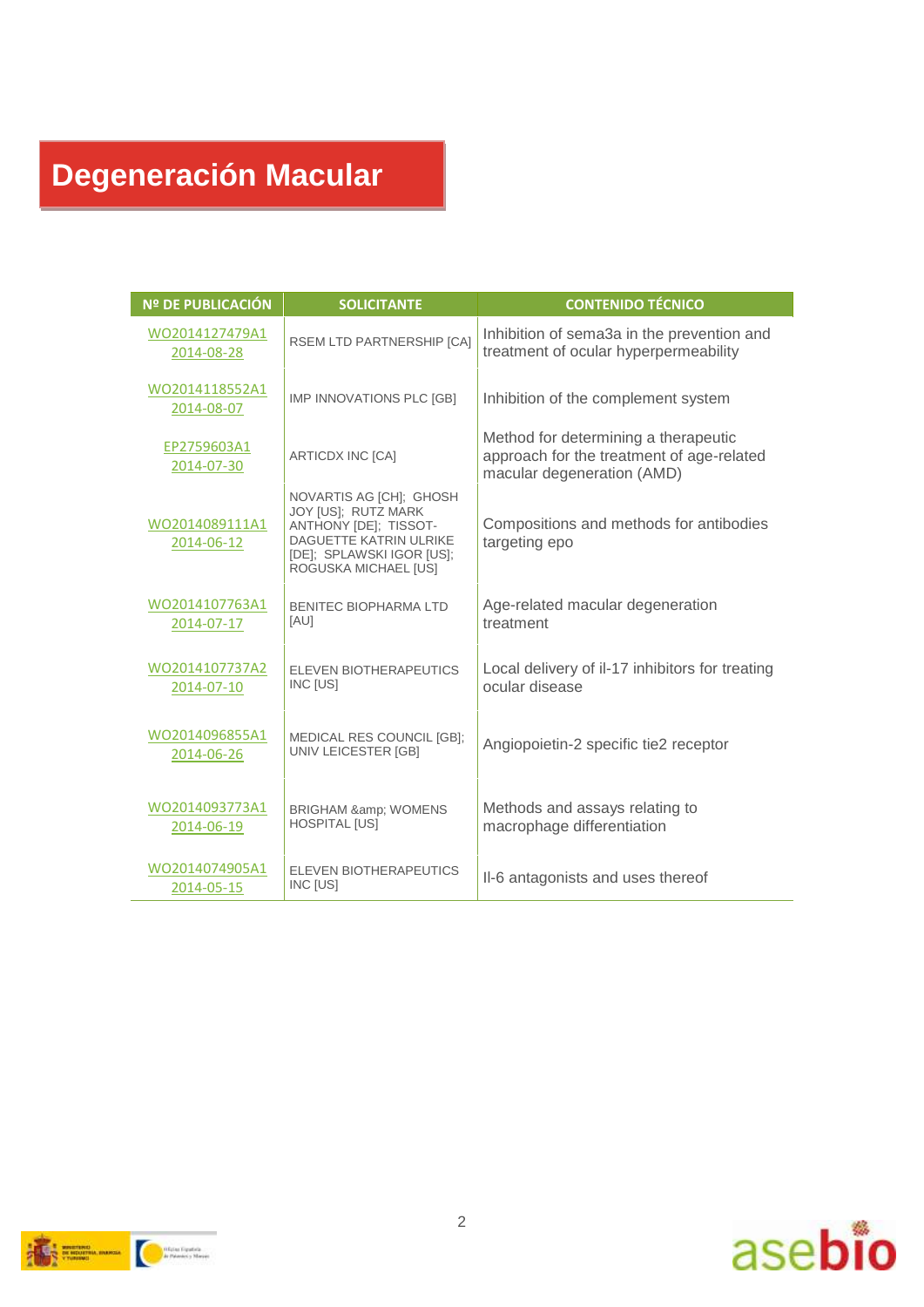## **Diabetes**

| <b>Nº DE PUBLICACIÓN</b>            | <b>SOLICITANTE</b>                                                                                                                                                                   | <b>CONTENIDO TÉCNICO</b>                                                                  |
|-------------------------------------|--------------------------------------------------------------------------------------------------------------------------------------------------------------------------------------|-------------------------------------------------------------------------------------------|
| WO2014135840A1<br>2014-09-12        | MIDATECH LTD [GB]                                                                                                                                                                    | Nanoparticle peptide compositions                                                         |
| WO2014133327A1<br>2014-09-04        | HANMI PHARM IND CO LTD<br>[KR]                                                                                                                                                       | Site-specific insulin conjugate                                                           |
| WO2014130965A1<br>2014-08-28        | AMGEN INC [US]                                                                                                                                                                       | Gastrokine-1 (gkn1) binding proteins and<br>methods of treatment                          |
| WO2014130909A1<br>2014-08-28        | UNIV LELAND STANFORD<br>JUNIOR [US]; RAMUNAS JOHN<br>[US]; YAKUBOV EDUARD [US];<br>BLAU HELEN M [US]; COOKE<br><b>JOHN [US]</b>                                                      | Compounds, compositions, methods, and kits<br>relating to telomere extension              |
| WO2014130887A1<br>2014-08-28        | <b>CEDARS SINAI MEDICAL</b><br>CENTER [US]                                                                                                                                           | Pancreatic insulin-producing beta-cell lines<br>derived from human pluripotent stem cells |
| WO2014130728A1<br>2014-08-28        | VAN ANDEL RES INST [US]: XU<br>ERIC HUAQIANG [US]; KE<br><b>JIYUAN [US]</b>                                                                                                          | Norrin mutant polypeptides, methods of<br>making and uses thereof                         |
| WO2014130659A1<br>2014-08-28        | UNIV NEW YORK [US]                                                                                                                                                                   | Chimeric fibroblast growth factor 23 proteins<br>and methods of use                       |
| WO2014130408A1<br>2014-08-28        | RES FOUNDATION FOR THE<br>STATE UNIVERSITY OF NEW<br>YORK [US]                                                                                                                       | Regulators of rab5 activity                                                               |
| WO2014129628A1<br>2014-08-28        | UNIV TOKYO [JP]                                                                                                                                                                      | Method for producing islets of langerhans<br>from pluripotent stem cells                  |
| WO2014128257A1<br>2014-08-28        | SANOFI SA [FR]; JOSLIN<br><b>DIABETES CT [US]</b>                                                                                                                                    | Serpins: methods of therapeutic beta-cell<br>regeneration and function                    |
| WO2014127120A1<br>2014-08-21        | <b>MAYO FOUNDATION [US]</b>                                                                                                                                                          | Insulin secreting polypeptides                                                            |
| WO2014126796A2<br>2014-08-21        | UNIV INDIANA RES & amp; TECH<br>CORP [US]; GANGARAJU<br>RAJASHEKHAR [US]                                                                                                             | Methods of diagnosing, treating and<br>monitoring diabetic retinopathy                    |
| WO2014126582A1<br>2014-08-21        | PHARM CJSC CLOSED JOINT<br>STOCK COMPANY R [RU]:<br>LAVROVSKY YAN [US]; XU<br>TING [US]; REPIK ALEXEY [RU];<br>XU TAO [CN]; IGNATIEV<br>VASILY [RU]; SAMSONOV<br><b>MIKHAIL [RU]</b> | IL-1[beta] INHIBITOR COMPOSITION AND<br><b>USE THEREOF</b>                                |
| WO2014126175A1<br>2014-08-21        | UNIV NAGOYA NAT UNIV CORP<br>[JP]                                                                                                                                                    | Composition for preventing or treating<br>diabetes                                        |
| <u>WO2014124540A1</u><br>2014-08-21 | ROYAL INST FOR THE<br>ADVANCEMENT OF LEARNING<br>MCGILL UNIVERSITY [CA]                                                                                                              | Modified ingap peptides for treating diabetes                                             |



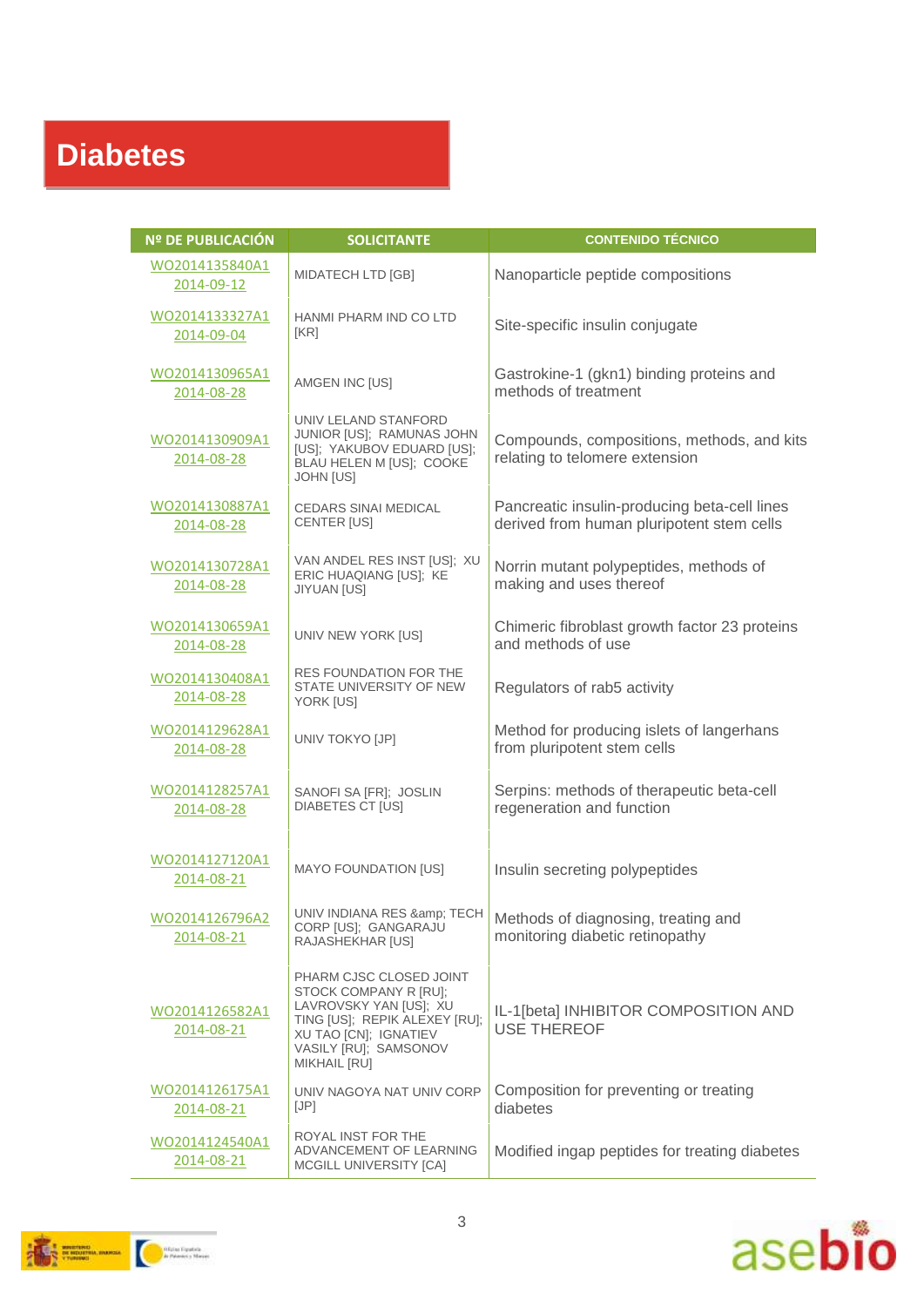| <b>Nº DE PUBLICACIÓN</b>     | <b>SOLICITANTE</b>                                                                                                                                     | <b>CONTENIDO TÉCNICO</b>                                                                                                      |
|------------------------------|--------------------------------------------------------------------------------------------------------------------------------------------------------|-------------------------------------------------------------------------------------------------------------------------------|
| WO2014123749A1<br>2014-08-14 | UNIV NEBRASKA [US]                                                                                                                                     | Compositions and methods for treating<br>complications associated with diabetes                                               |
| WO2014123696A1<br>2014-08-14 | THYMON LLC [US]                                                                                                                                        | Compositions for selective reduction of<br>circulating bioactive soluble tnf and methods<br>for treating tnf-mediated disease |
| WO2014121950A1<br>2014-08-14 | ETH ZUERICH [CH]                                                                                                                                       | Designer ph sensor as universal transgene<br>controller                                                                       |
| WO2014110368A1<br>2014-07-17 | CALIFORNIA INST FOR<br><b>BIOMEDICAL RES [US]</b>                                                                                                      | Bovine fusion antibodies                                                                                                      |
| WO2014118774A1<br>2014-08-07 | <b>OSHADI DRUG</b><br><b>ADMINISTRATION LTD [IL]</b>                                                                                                   | Pharmaceutical compositions for oral<br>treatment of diabetes                                                                 |
| WO2014117080A1<br>2014-07-31 | UNIV WAKE FOREST HEALTH<br>[US]                                                                                                                        | Compositions and methods for maintaining<br>and improving pancreatic islet cell function<br>and stability                     |
| WO2014113875A1<br>2014-07-31 | UNIV LAVAL [CA]                                                                                                                                        | Use of protectin dx for the stimulation of<br>muscular il-6 secretion                                                         |
| WO2014113434A1<br>2014-07-24 | <b>PHASEBIO</b><br>PHARMACEUTICALS INC [US]                                                                                                            | Therapeutic agents, compositions, and<br>methods for glycemic control                                                         |
| WO2014112702A1<br>2014-07-24 | CATHOLIC UNIV IND ACAD<br>COOP [KR]                                                                                                                    | Use of mutant haptoglobin having<br>angiogenesis-promoting activity                                                           |
| WO2014089111A1<br>2014-06-12 | NOVARTIS AG [CH]; GHOSH<br>JOY [US]; RUTZ MARK<br>ANTHONY [DE]; TISSOT-<br>DAGUETTE KATRIN ULRIKE<br>[DE]; SPLAWSKI IGOR [US];<br>ROGUSKA MICHAEL [US] | Compositions and methods for antibodies<br>targeting epo                                                                      |
| WO2014102692A1<br>2014-07-03 | UNIV TARTU [EE]                                                                                                                                        | Method of treatment using lactobacillus<br>fermentum me-3                                                                     |
| WO2014102623A1<br>2014-07-03 | <b>WOCKHARDT LTD [IN]</b>                                                                                                                              | Pharmaceutical composition                                                                                                    |
| WO2014102343A1<br>2014-07-03 | PUCA ANNIBALE ALESSANDRO<br>[IT]; VECCHIONE CARMINE [IT]                                                                                               | Variant of bpifb4 protein                                                                                                     |
| WO2014100913A1<br>2014-07-03 | <b>BEIJING ANXINHUAIDE</b><br>BIOTECH CO LTD [CN]                                                                                                      | Improving the half life of a therapeutic<br>polypeptide by fusing with a trimeric scaffold<br>protein via a spacer            |
| WO2014099829A1<br>2014-06-26 | MYGALAXY LTD COMPANY [US]                                                                                                                              | Uses of bt lipopeptides as therapeutics for<br>obesity and related diseases                                                   |
| WO2014095875A1<br>2014-06-26 | BERGGREN PER OLOF [SE];<br>YANG SHAO-NIAN [SE]                                                                                                         | Methods for treating and/or limiting<br>development of diabetes                                                               |
| EP2746292A1<br>2014-06-25    | NOVO NORDISK AS [DK]                                                                                                                                   | Anti-IL21 antibodies for use in the treatment<br>of nephropathies                                                             |



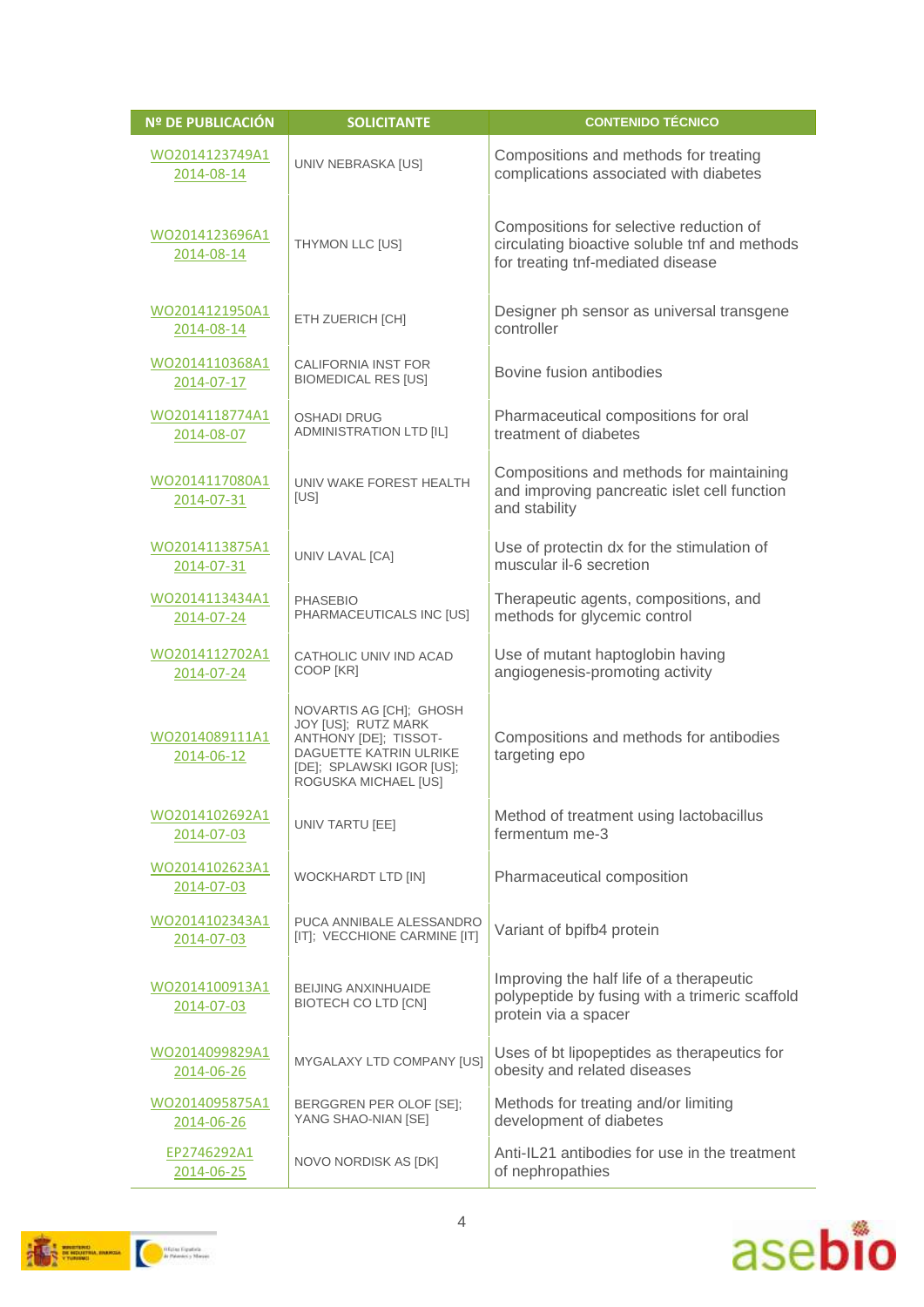| <b>Nº DE PUBLICACIÓN</b>     | <b>SOLICITANTE</b>                                                                                                                         | <b>CONTENIDO TÉCNICO</b>                                                                                  |
|------------------------------|--------------------------------------------------------------------------------------------------------------------------------------------|-----------------------------------------------------------------------------------------------------------|
| EP2745709A1<br>2014-06-25    | ABBOTT LAB [US]                                                                                                                            | Nutritional compositions with reduced beta-<br>casein a1 and related methods                              |
| WO2014093696A2<br>2014-06-19 | <b>MASSACHUSETTS INST</b><br><b>TECHNOLOGY [US]</b>                                                                                        | Insulin derivatives for diabetes treatment                                                                |
| WO2014093305A2<br>2014-06-19 | YMIR GENOMICS LLC [US]                                                                                                                     | Micrornas and uses thereof                                                                                |
| WO2014073842A1<br>2014-05-15 | HANMI PHARM IND CO LTD<br><b>IKRI</b>                                                                                                      | Liquid formulation of protein conjugate<br>comprising the oxyntomodulin and an<br>immunoglobulin fragment |
| WO2014088836A1<br>2014-06-12 | MERCK SHARP & amp; DOHME<br>[US]; UNIV INDIANA RES &<br>TECH CORP [US]; DIMARCHI<br>RICHARD D [US]; LI PENGYUN<br>[US]; MEEHL MICHAEL [US] | O-glycosylated carboxy terminal portion (ctp)<br>peptide-based insulin and insulin analogues              |
| WO2014088056A1<br>2014-06-12 | KYOWA MEDEX CO LTD [JP]                                                                                                                    | Method for storing leuco type chromogen-<br>containing aqueous solution                                   |
| WO2014087435A1<br>2014-06-12 | EUROCLONE S P A [IT]                                                                                                                       | Diagnostic method of autoimmune diseases                                                                  |
| WO2014085767A1<br>2014-06-05 | UNIV ROCHESTER [US]:<br>CZYZYK JAN [US]                                                                                                    | Compositions and methods for treating<br>immune conditions, including type1 diabetes                      |
| WO2014085676A1<br>2014-06-05 | <b>GENENTECH INC [US]:</b><br>HOFFMANN LA ROCHE [CH]                                                                                       | Ron compositions and methods of use<br>thereof                                                            |
| WO2014083233A1<br>2014-06-05 | PRAXIS PHARMACEUTICAL S A<br>[ES]                                                                                                          | Microparticles with egf, method of preparation<br>and use                                                 |
| WO2014078787A1<br>2014-05-22 | <b>WELLSTAT THERAPEUTICS</b><br>CORP [US]                                                                                                  | Stem cell mobilization and tissue repair and<br>regeneration                                              |
| WO2014074905A1<br>2014-05-15 | ELEVEN BIOTHERAPEUTICS<br>INC [US]                                                                                                         | II-6 antagonists and uses thereof                                                                         |
| WO2014071633A1<br>2014-05-15 | COMPANIE GERVAIS DANONE<br>[FR]; UNIV TUFTS [US]                                                                                           | Use of lactobacillus rhamnosus strain for<br>reducing weight gain and/or insulin resistance               |



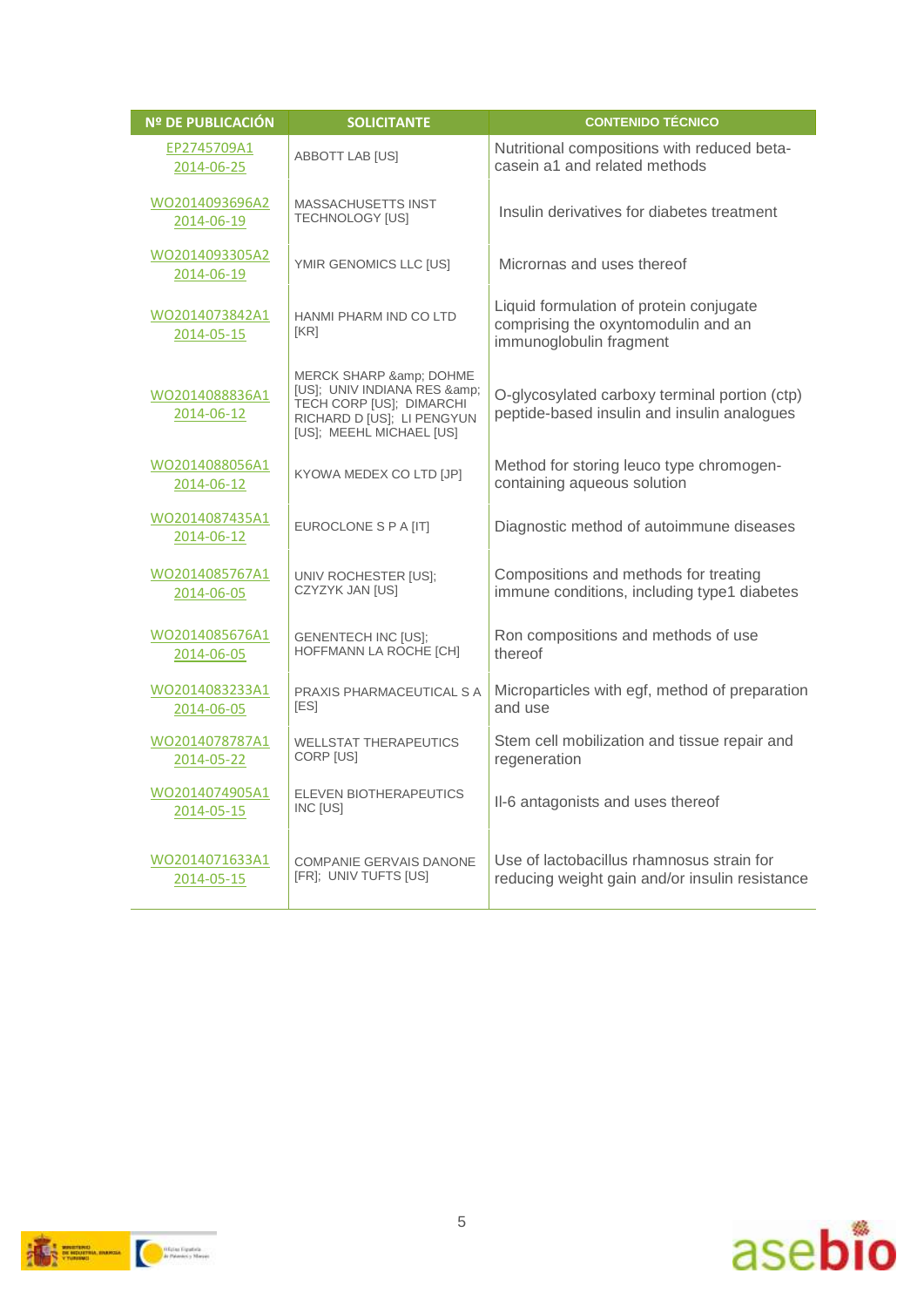| Nº DE PUBLICACIÓN            | <b>SOLICITANTE</b>                                                                                                                                                                                                                                                         | <b>CONTENIDO TÉCNICO</b>                                                                                               |
|------------------------------|----------------------------------------------------------------------------------------------------------------------------------------------------------------------------------------------------------------------------------------------------------------------------|------------------------------------------------------------------------------------------------------------------------|
| WO2014134070A1<br>2014-09-04 | BAXTER INT [US]; BAXTER HEALTHCARE SA<br>[CH]; FREY WILLIAM H [US]; HANSON LEAH<br>RANAE BRESIN [US]; POKROPINSKI SHARON<br>[US]; RAUSA FRANCISCO M III [US]                                                                                                               | Treatment of central nervous<br>system disorders by intranasal<br>administration of immunoglobulin G                   |
| WO2014130909A1<br>2014-08-28 | UNIV LELAND STANFORD JUNIOR [US];<br>RAMUNAS JOHN [US]; YAKUBOV EDUARD<br>[US]; BLAU HELEN M [US]; COOKE JOHN [US]                                                                                                                                                         | Compounds, compositions,<br>methods, and kits relating to<br>telomere extension                                        |
| WO2014130811A1<br>2014-08-28 | <b>BIOGEN IDEC INC [US]</b>                                                                                                                                                                                                                                                | Interferon beta formulation                                                                                            |
| WO2014130408A1<br>2014-08-28 | <b>RES FOUNDATION FOR THE STATE</b><br>UNIVERSITY OF NEW YORK [US]                                                                                                                                                                                                         | Regulators of rab5 activity                                                                                            |
| ES2498465A1<br>2014-09-24    | UNIV MIGUEL HERNANDEZ DE ELCHE [ES];<br>CT DE INVESTIGACION BIOMEDICA EN RED<br>DE ENFERMEDADES<br>NEURODEGENERATIVAS CIBERNED [ES];<br>UNIV GOTHENBURG [SE]; FUNDACION PARA<br>EL FOMENTO DE LA INVESTIGACION<br>SANITARIA Y BIOMEDICA DE LA COMUNITAT<br>VALENCIANA [ES] | Método de diagnóstico y/o<br>pronóstico de la enfermedad de<br>Alzheimer                                               |
| WO2014128254A1<br>2014-08-28 | UNIV EASTERN FINLAND KUOPION KAMPUS<br>[FI]                                                                                                                                                                                                                                | II-33 and treatment of<br>neurodegenerative diseases                                                                   |
| WO2014127289A1<br>2014-08-21 | INT STEM CELL CORP [US]                                                                                                                                                                                                                                                    | Use of neural cells derived from<br>human pluripotent stem cells for<br>the treatment of neurodegenerative<br>diseases |
| WO2014126225A1<br>2014-08-21 | UNIV OSAKA CITY [JP]                                                                                                                                                                                                                                                       | Knock-in mouse                                                                                                         |
| WO2014125276A1<br>2014-08-21 | RENEURON LTD [GB]                                                                                                                                                                                                                                                          | Stem cell microparticles and mirna                                                                                     |
| ES2495266A1<br>2014-09-16    | CONSEJO SUPERIOR INVESTIGACION [ES];<br>UNIV MADRID AUTONOMA [ES]                                                                                                                                                                                                          | Uso de igf-1 como reactivo de<br>diagnóstico y/o pronóstico precoz<br>de la enfermedad de Alzheimer                    |
| WO2014124087A1<br>2014-08-14 | UNIV ROCHESTER [US]; GOLDMAN STEVEN<br>A [US]; WANG SU [US]                                                                                                                                                                                                                | Induced pluripotent cell-derived<br>oligodendrocyte progenitor cells for<br>the treatment of myelin disorders          |



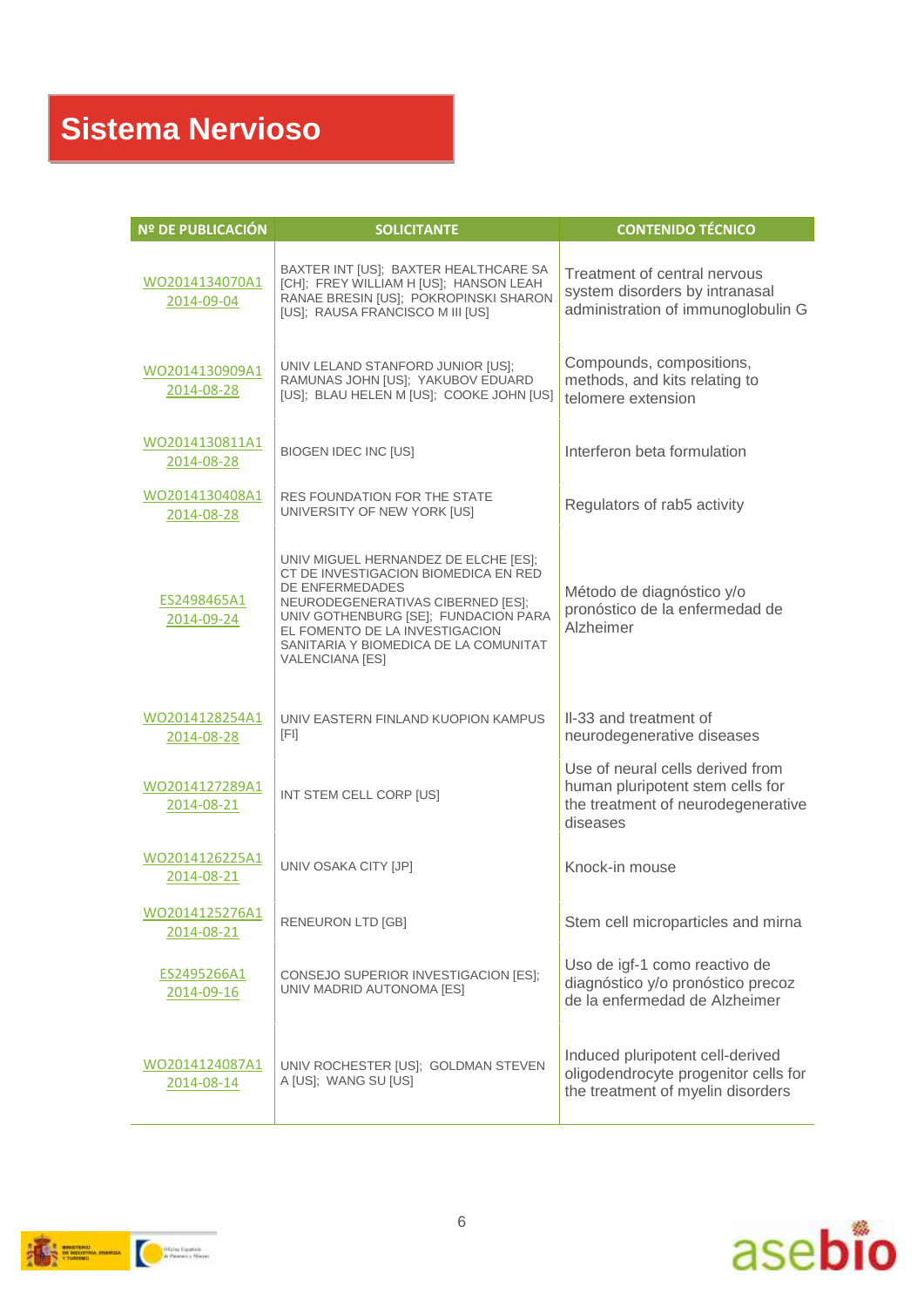| <b>Nº DE PUBLICACIÓN</b>     | <b>SOLICITANTE</b>                                                                                                                                                                                                         | <b>CONTENIDO TÉCNICO</b>                                                                                                                        |
|------------------------------|----------------------------------------------------------------------------------------------------------------------------------------------------------------------------------------------------------------------------|-------------------------------------------------------------------------------------------------------------------------------------------------|
| WO2014123186A1<br>2014-08-14 | UNIV YOKOHAMA CITY [JP]; CHIOME<br><b>BIOSCIENCE INC [JP]</b>                                                                                                                                                              | Anti-semaphorin 3a antibody and<br>treatment of alzheimer's<br>disease and inflammatory immune<br>diseases using same                           |
| WO2014122529A1<br>2014-08-14 | <b>SANOFI SA</b>                                                                                                                                                                                                           | Immuno imaging agent for use with<br>antibody-drug conjugate therapy                                                                            |
| WO2014122290A1<br>2014-08-14 | CENTRE NAT RECH SCIENT [FR]; UNIV<br>PARIS DIDEROT PARIS 7 [FR]; UNIV PARIS<br>CURIE [FR]; ASSIST PUBL HOPITAUX DE<br>PARIS [FR]; INST DU CERVEAU ET DE LA<br>MOELLE EPINIERE [FR]; INST NAT SANTE<br><b>RECH MED [FR]</b> | Dyrk1a marker for<br>alzheimer's disease                                                                                                        |
| WO2014118552A1<br>2014-08-07 | IMP INNOVATIONS PLC [GB]                                                                                                                                                                                                   | Inhibition of the complement<br>system                                                                                                          |
| WO2014118296A1<br>2014-08-07 | INSERM INST NAT DE LA SANTÉ ET DE<br>LA RECH MÉ DICALE [FR]                                                                                                                                                                | Methods for treating mitochondrial<br>disorders and neurodegenerative<br>disorders                                                              |
| WO2014117680A2<br>2014-08-07 | SHANGHAI INST BIOL SCIENCES [CN]                                                                                                                                                                                           | Use of trpc6 mrna levels in<br>peripheral blood cells for early<br>detection/diagnosis of senile<br>dementia                                    |
| WO2014111841A2<br>2014-07-24 | APITOPE INTERNAT NV [BE]; MERCK<br>SERONO SA [CH]                                                                                                                                                                          | Peptide                                                                                                                                         |
| WO2014111840A2<br>2014-07-24 | APITOPE INTERNAT NV [BE]; MERCK<br>SERONO SA [CH]                                                                                                                                                                          | Peptide                                                                                                                                         |
| WO2014106720A1<br>2014-07-10 | CENTRE NAT RECH SCIENT [FR]; PASTEUR<br><b>INSTITUT [FR]</b>                                                                                                                                                               | Peptide for use in the treatment of<br>motor neuronopathies                                                                                     |
| WO2014106104A1<br>2014-07-03 | <b>BIOGEN IDEC INC [US]</b>                                                                                                                                                                                                | Use of dr6 antagonists to improve<br>motor neuron disease                                                                                       |
| WO2014102343A1<br>2014-07-03 | PUCA ANNIBALE ALESSANDRO [IT];<br><b>VECCHIONE CARMINE [IT]</b>                                                                                                                                                            | Variant of bpifb4 protein                                                                                                                       |
| WO2014100737A1<br>2014-06-26 | NEW YORK STEM CELL FOUNDATION [US]                                                                                                                                                                                         | Methods of treating<br>alzheimer's disease                                                                                                      |
| WO2014100600A2<br>2014-06-26 | BIOGEN IDEC INC [US]; BIOGEN IDEC<br>INTERNAT NEUROSCIENCE GMBH [CH]                                                                                                                                                       | Human anti-tau antibodies                                                                                                                       |
| WO2014097978A1<br>2014-06-26 | SHIGA UNIVERSITY OF MEDICAL SCIENCE<br>[JP]                                                                                                                                                                                | Pharmaceutical composition for the<br>treatment and/or prevention of<br>disease involving abnormal<br>accumulation of amyloid [beta]<br>protein |
| WO2014096402A1<br>2014-06-26 | BOUMENDIL OLIVIER-GEORGES [FR]                                                                                                                                                                                             | Enzyme having a nmda receptor<br>antagonist activity and/or an<br>anticholinergic activity                                                      |

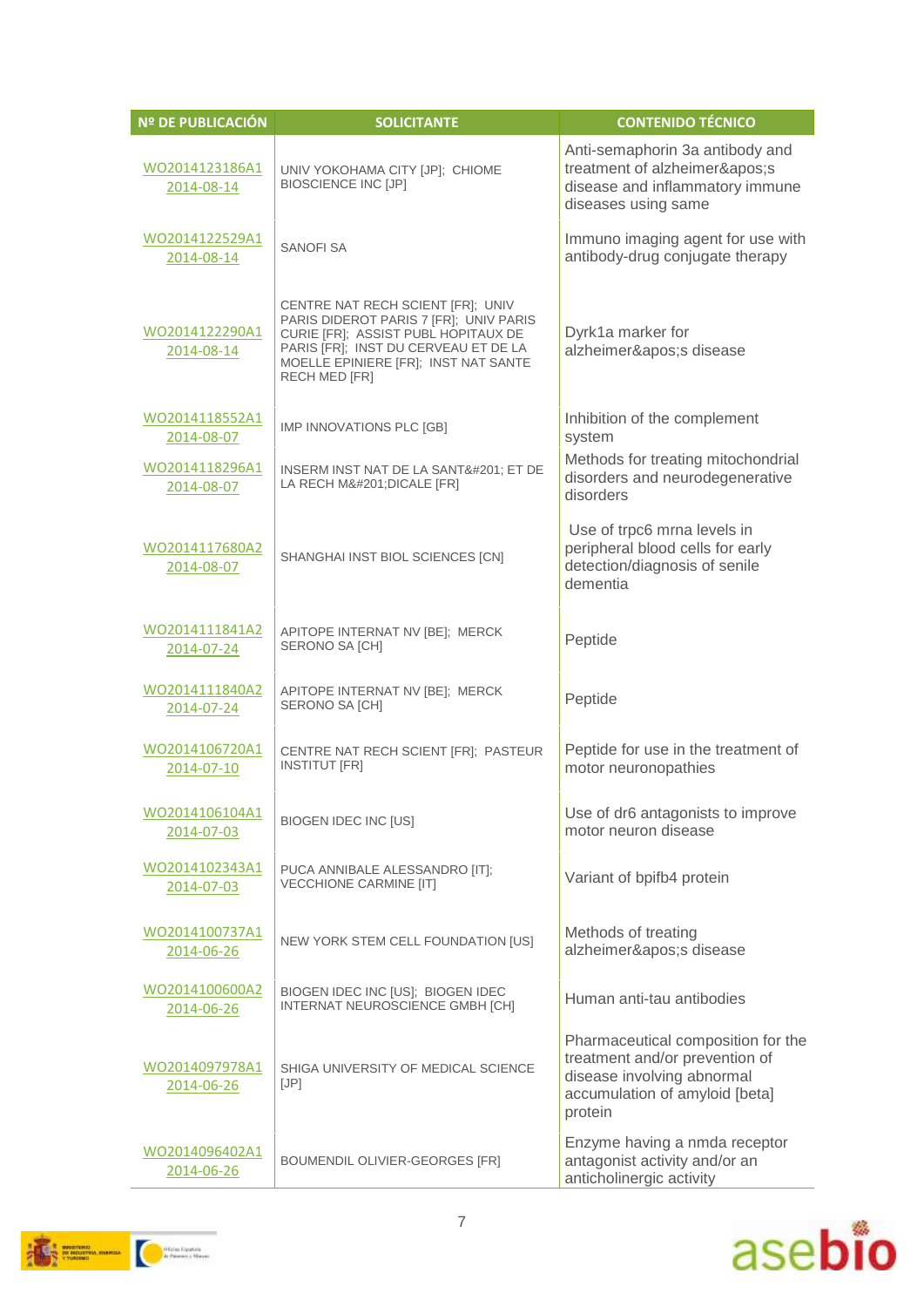| <b>Nº DE PUBLICACIÓN</b>     | <b>SOLICITANTE</b>                                                                                                                                                    | <b>CONTENIDO TÉCNICO</b>                                                                                                 |
|------------------------------|-----------------------------------------------------------------------------------------------------------------------------------------------------------------------|--------------------------------------------------------------------------------------------------------------------------|
| WO2014096321A1<br>2014-06-26 | INSERM INST NAT DE LA SANTÉ ET DE<br>LA RECH MÉ DICALE [FR]; PASTEUR<br>INSTITUT [FR]; UNIVERSITÉ DE DROIT<br>ET DE LA SANTÉ DE LILLE 2 [FR]                          | Antibodies specific to tau<br>phosphorylated at serine 422 and<br>uses for the treatment and<br>diagnosis of tauopathies |
| ES2470816A1<br>2014-06-24    | SERVICIO ANDALUZ DE SALUD [ES];<br>FUNDACIÓN P BLICA ANDALUZA PARA<br>LA INVESTIGACIÓ:N DE MÁ:LAGA EN<br>BIOMEDICINA Y SALUD FIMABIS [ES]; UNIV<br><b>MALAGA [ES]</b> | Proteína recombinante y usos en<br>el diagnóstico de la esclerosis<br>múltiple                                           |
| WO2014079399A1<br>2014-05-30 | BIOTECHNOLOGICKY USTAV AV CR V V I [CZ]                                                                                                                               | Polypeptide antagonists of human<br>il-23 receptor for treatment of<br>autoimmune diseases                               |
| WO2014081728A1<br>2014-05-30 | US HEALTH [US]                                                                                                                                                        | Inhibitors of the t cell-specific<br>alternative p38 activation pathway<br>and methods of use                            |
| WO2014076655A1<br>2014-05-22 | SAGETIS BIOTECH SL [ES]                                                                                                                                               | Polypeptides for blood brain barrier<br>transport                                                                        |
| WO2014075911A1<br>2014-05-22 | SIEMENS AG [DE]; SIEMENS HEALTHCARE<br><b>DIAGNOSTICS [DE]</b>                                                                                                        | Diagnostic mirna markers for<br>alzheimer                                                                                |
| WO2014075822A1<br>2014-05-22 | SIEMENS AG [DE]                                                                                                                                                       | New diagnostic mirna markers for<br>parkinson disease                                                                    |
| WO2014075125A1<br>2014-05-22 | INST MEDICAL W & E HALL [AU]                                                                                                                                          | Soluble mediator                                                                                                         |
| WO2014074609A2<br>2014-05-15 | LINEAGEN INC [US]; UNIV UTAH RES FOUND<br>[US]                                                                                                                        | Methods and compositions for the<br>diagnosis of multiple sclerosis                                                      |



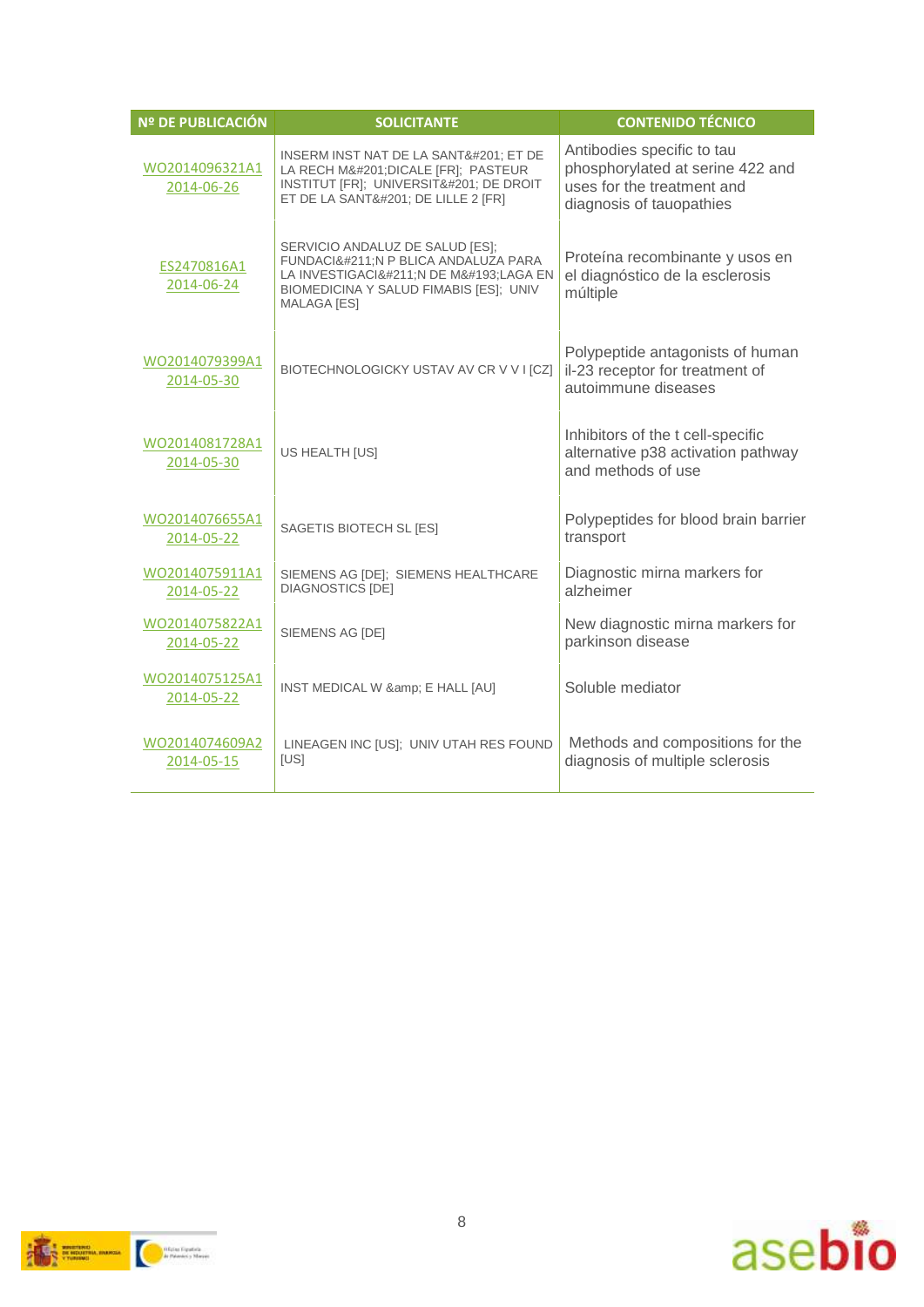| Nº DE PUBLICACIÓN                    | <b>SOLICITANTE</b>                                                                                                    | <b>CONTENIDO TÉCNICO</b>                                                                     |
|--------------------------------------|-----------------------------------------------------------------------------------------------------------------------|----------------------------------------------------------------------------------------------|
| WO2014138927A1<br>2014-09-18         | SCHRIEMER DAVID [CA];<br>MAN PETR [CZ]; MRAZEK<br>HYNEK [CZ]; REY MARTIAL<br>[CA]                                     | Treatment of gluten intolerance and<br>related conditions                                    |
| WO2014134570A1<br>2014-09-04         | NODALITY INC [US]                                                                                                     | Compositions and methods for<br>autoimmune disease                                           |
| WO2014132204A1<br>2014-09-04         | <b>AGRONOMIQUE INST NAT</b><br>RECH [FR]                                                                              | Deamidated anti-gluten antibody and<br>uses thereof                                          |
| WO2014128737A1<br>2014-08-28         | <b>ITALCHIMICI S P A [IT]</b>                                                                                         | Dietary food for the treatment of<br>inflammatory bowel diseases                             |
| WO2014128233A1<br>2014-08-28         | SIGMOID PHARMA LTD [IE]                                                                                               | Oral steroid formulations for use in the<br>treatment of intestinal fibrosis                 |
| WO2014126277A1<br>2014-08-21 japonés | UNIV KONKUK IND COOP<br>CORP [KR]                                                                                     | Composition of novel interleukin-33<br>receptor and binding protein, and use<br>thereof      |
| WO2014125374A2<br>2014-08-21         | <b>FRANÇAIS DU</b><br><b>FRACTIONNEMENT ET DES</b><br><b>BIOTECHNOLOGIES LAB</b><br>[FR]                              | Highly galactosylated anti-tnf-alpha<br>antibodies and uses thereof                          |
| EP2767548A2<br>2014-08-20            | ARGEN X B V [NL]                                                                                                      | Modified igg molecules                                                                       |
| WO2014124098A1<br>2014-08-14         | ALLEGHENY SINGER RES<br>INST [US]                                                                                     | Cell-bound complement activation<br>products as diagnostic biomarkers for<br>pre-lupus       |
| WO2014122648A1<br>2014-08-14         | <b>B G NEGEV TECHNOLOGIES</b><br>AND APPLIC LTD [IL]; UNIV<br>RAMOT [IL]                                              | Positively charged polysaccharides for<br>rna transfection                                   |
| WO2014122613A1<br>2014-08-14         | NOVARTIS AG [CH]; DI<br>PADOVA FRANCO E [CH];<br><b>HUBER THOMAS [CH];</b><br>RONDEAU JEAN-MICHEL<br><b>RENE [CH]</b> | Anti-il-17a antibodies and their use in<br>treating autoimmune and inflammatory<br>disorders |
| WO2014122529A1<br>2014-08-14         | <b>SANOFI SA</b>                                                                                                      | Immuno imaging agent for use with<br>antibody-drug conjugate therapy                         |



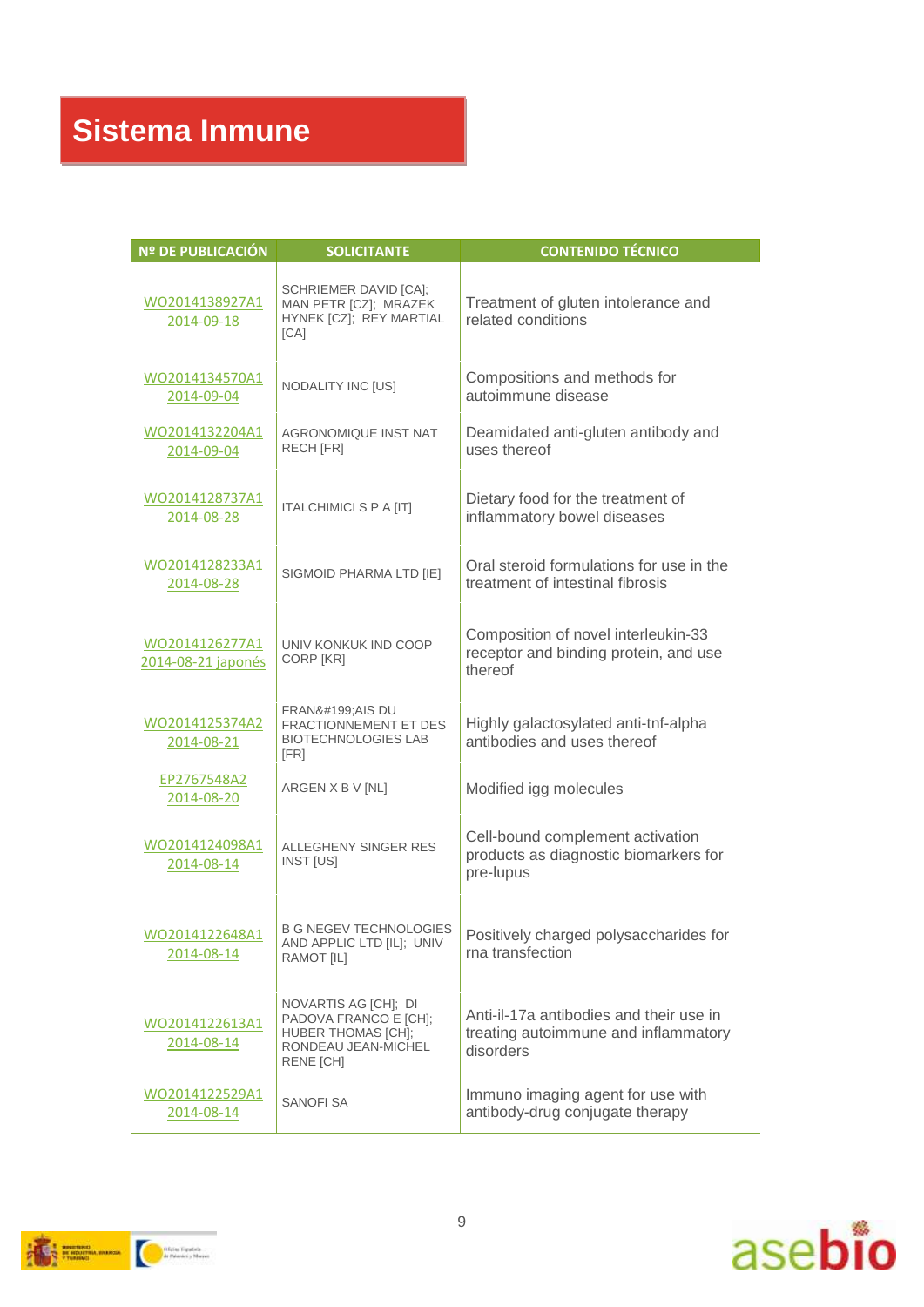| Nº DE PUBLICACIÓN            | <b>SOLICITANTE</b>                                                                                        | <b>CONTENIDO TÉCNICO</b>                                                                                                                                    |
|------------------------------|-----------------------------------------------------------------------------------------------------------|-------------------------------------------------------------------------------------------------------------------------------------------------------------|
| WO2014122456A1<br>2014-08-14 | <b>QUEEN MARY UNIVERSITY</b><br>OF LONDON [GB]; UNIV<br>EXETER [GB]; KING S<br><b>COLLEGE LONDON [GB]</b> | Diagnosis of rheumatoid arthritis                                                                                                                           |
| WO2014122275A1<br>2014-08-14 | <b>FUNDACIÓN</b><br>PÚBLICA ANDALUZA<br>PROGRESO Y SALUD [ES]                                             | Method for the diagnosis and monitoring<br>of autoinmune diseases                                                                                           |
| WO2014122143A1<br>2014-08-14 | ENGMAB AG [CH]                                                                                            | Method for the selection of antibodies<br>against bcma                                                                                                      |
| WO2014121363A1<br>2014-08-14 | <b>VEIT PAULO [BR]</b>                                                                                    | Gluten-free beer production process                                                                                                                         |
| WO2014121020A2<br>2014-08-07 | <b>CORONADO BIOSCIENCES</b><br>INC [US]                                                                   | Treatment of psoriasis using helminthic<br>parasite preparations                                                                                            |
| WO2014120891A2<br>2014-08-07 | <b>SQUIBB BRISTOL MYERS</b><br>CO [US]                                                                    | Fibronectin based scaffold proteins                                                                                                                         |
| WO2014119969A1<br>2014-08-07 | SNU R&DB<br><b>FOUNDATION [KR]</b>                                                                        | C5 antibody and method for preventing<br>and treating complement-related<br>diseases                                                                        |
| WO2014118552A1<br>2014-08-07 | IMP INNOVATIONS PLC [GB]                                                                                  | Inhibition of the complement system                                                                                                                         |
| WO2014118550A1<br>2014-08-07 | UNIV BIRMINGHAM [GB]                                                                                      | Biomarkers of autoimmune and/or chronic<br>diseases associated with joint<br>inflammation                                                                   |
| 2014-08-07                   | WO2014117250A1 UNIV HEALTH NETWORK<br>[CA]                                                                | Biomarkers for inflammatory bowel<br>disease with ankylosing spondylitis                                                                                    |
| WO2014116871A1<br>2014-07-31 | ALVINE PHARMACEUTICALS<br>INC [US]                                                                        | Methods and pharmaceutical<br>compositions for treating celiac disease<br>and gluten intolerance                                                            |
| WO2014116789A1<br>2014-07-31 | THYMON LLC [US]                                                                                           | Immunogenic and prophylactic<br>compositions, methods of making same,<br>and method for treating and preventing<br>tnf-mediated disease and hiv-1 infection |
| WO2014114651A1<br>2014-07-31 | <b>GLAXOSMITHKLINE IP DEV</b><br>LTD [GB]                                                                 | Tnf-alpha antigen-binding proteins                                                                                                                          |
| WO2014111710A1<br>2014-07-24 | UCL BUSINESS PLC [GB]                                                                                     | Diagnosis of ulcerative colitis                                                                                                                             |



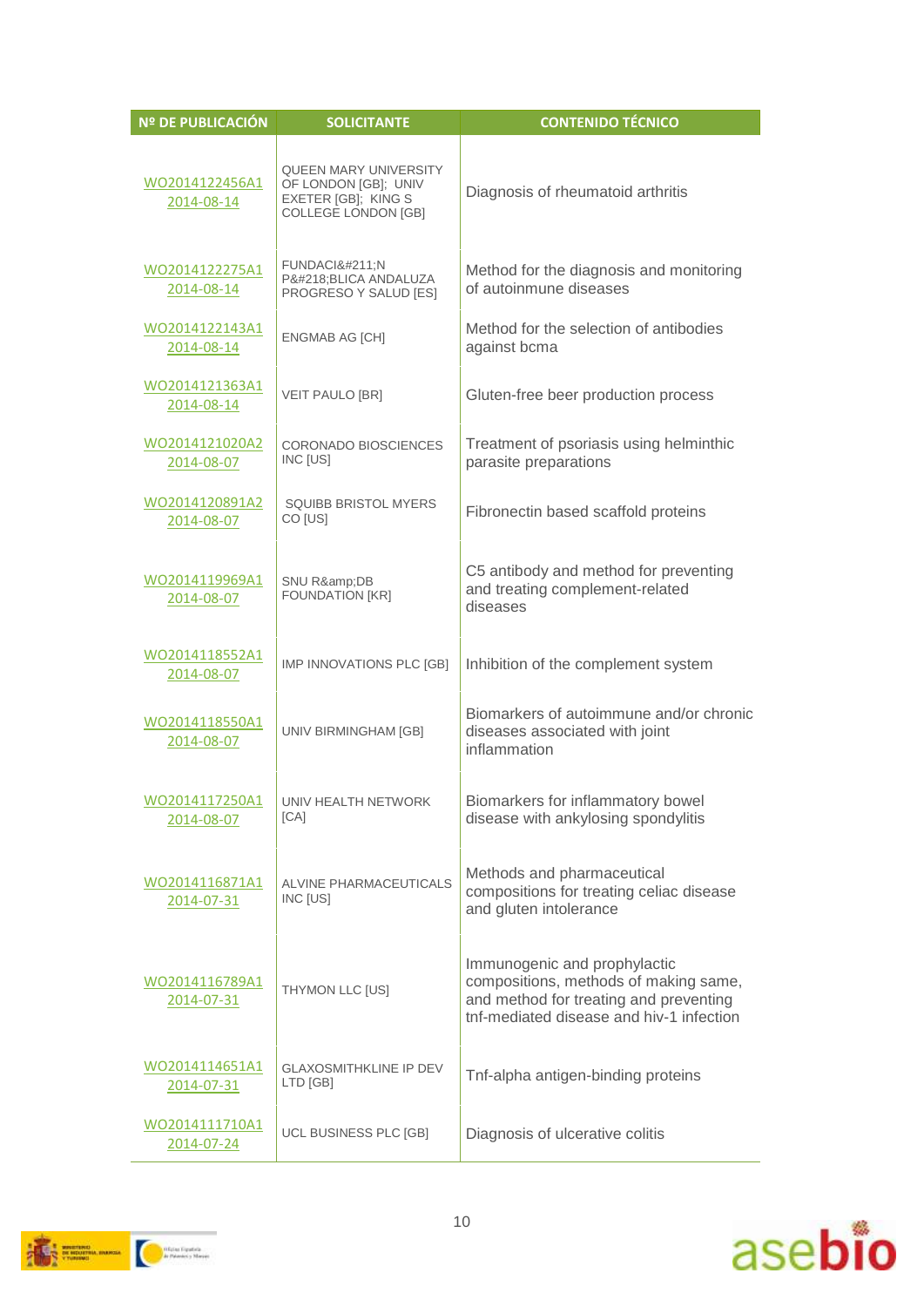| Nº DE PUBLICACIÓN            | <b>SOLICITANTE</b>                                                                                     | <b>CONTENIDO TÉCNICO</b>                                                                                              |
|------------------------------|--------------------------------------------------------------------------------------------------------|-----------------------------------------------------------------------------------------------------------------------|
| WO2014110438A1<br>2014-07-17 | ALEXION PHARMA INC [US]                                                                                | Compounds and methods related to the<br>c5d domain of complement component c5                                         |
| WO2014110081A1<br>2014-07-17 | <b>IDERA PHARMACEUTICALS</b><br>INC [US]                                                               | Immune regulatory oligonucleotide (iro)<br>compounds to modulate toll-like receptor<br>based immune response          |
| WO2014109617A1<br>2014-07-17 | CATHOLIC UNIV IND ACAD<br>COOP [KR]                                                                    | Composition for preventing or treating<br>autoimmune diseases, containing htra2<br>as active ingredient               |
| WO2014104305A1<br>2014-07-03 | MOCHIDA PHARM CO LTD<br>[JP]                                                                           | Diagnosis of inflammatory bowel disease<br>by measuring presepsin                                                     |
| WO2014102009A1<br>2014-07-03 | AGRONOMIQUE INST NAT<br><b>RECH [FR]</b>                                                               | Anti-inflammatory peptides                                                                                            |
| WO2014100746A2<br>2014-06-26 | UNIV CALIFORNIA [US];<br>FLORES JUAN PABLO [MX]                                                        | Tspan 33 is a candidate for antibody<br>targeted therapy for the treatment of b<br>cell hodgkin lymphomas             |
| WO2014100483A1<br>2014-06-26 | AMPLIMMUNE INC [US];<br>UNIV JOHNS HOPKINS [US]                                                        | Anti-human b7-h4 antibodies and their<br>uses                                                                         |
| WO2014100312A1<br>2014-06-26 | MERCK SHARP &<br>DOHME [US]; MCELWEE<br>JOSHUA [US]; MOGG ROBIN<br><b>IUSI: MEHROTRA DEVAN</b><br>[US] | Biomarkers for psoriasis treatment<br>response                                                                        |
| WO2014096873A1<br>2014-06-26 | UNIV TROMSÖ [NO];<br><b>GARDNER REBECCA [GB]</b>                                                       | Biomarkers in inflammatory bowel<br>disease                                                                           |
| WO2014095977A1<br>2014-06-26 | NAT UNIVERSITY OF<br>IRELAND MAYNOOTH [IE]                                                             | Novel pellino peptide                                                                                                 |
| WO2014094816A1<br>2014-06-26 | ALLINKY BIOPHARMA [ES]                                                                                 | P38 mapk inhibitors for the treatment of<br>inflammatory diseases                                                     |
| WO2014093396A1<br>2014-06-19 | <b>BIOGEN IDEC INC [US]</b>                                                                            | Anti-blood dendritic cell antigen 2<br>antibodies and uses thereof                                                    |
| WO2014093297A1<br>2014-06-19 | UNIV CALIFORNIA [US]                                                                                   | Cathelicidin as novel inflammatory bowel<br>disease marker and therapy for colitis-<br>associated intestinal fibrosis |



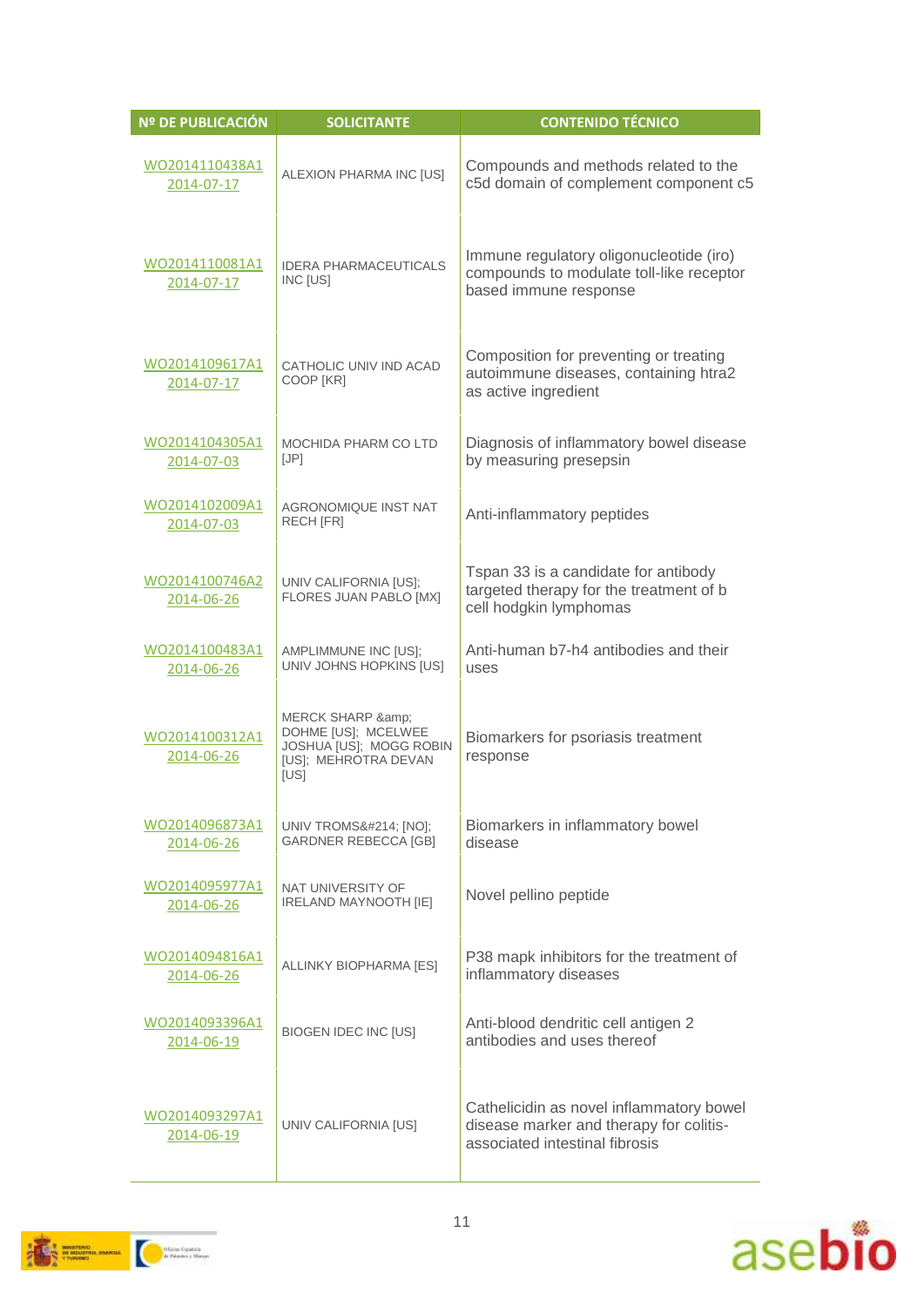| <b>Nº DE PUBLICACIÓN</b>     | <b>SOLICITANTE</b>                                                                                                          | <b>CONTENIDO TÉCNICO</b>                                                                                                                         |
|------------------------------|-----------------------------------------------------------------------------------------------------------------------------|--------------------------------------------------------------------------------------------------------------------------------------------------|
| WO2014093251A1<br>2014-06-19 | UNIV PITTSBURGH [US]; XU<br>YAN [US]; TANG PEI [US];<br>TILLMAN TOMMY [US]                                                  | Engineered receptors and their use                                                                                                               |
| WO2014090800A1<br>2014-06-19 | VIB VZW [BE]; UNIV GENT<br>[BE]                                                                                             | Novel interleukin-33 inhibitors                                                                                                                  |
| WO2014090546A1<br>2014-06-19 | VELLEJA RES S R L [IT]                                                                                                      | Compositions for oral use containing<br>collagen and elastin hydrolysates and<br>vitamin c, which promote the deposit of<br>extracellular matrix |
| WO2014090111A1<br>2014-06-19 | <b>CELLULAR BIOMEDICINE</b><br><b>GROUP SHANGHAI LTD [CN];</b><br><b>CELLULAR BIOMEDICINE</b><br><b>GROUP WUXI LTD [CN]</b> | Use of stromal vascular fraction cells and<br>mesenchymal progenitor cells for<br>prevention or treatment of rheumatoid<br>arthritis             |
| WO2014081202A1<br>2014-05-30 | PHARMABCINE INC [KR]                                                                                                        | Dual-target antibody targeting vegfr-2 and<br>dll4, and pharmaceutical composition<br>comprising same                                            |
| WO2014087435A1<br>2014-06-12 | EUROCLONE S P A [IT]                                                                                                        | Diagnostic method of autoimmune<br>diseases                                                                                                      |
| WO2014086994A1<br>2014-06-12 | ALFA BIOGENE INTERNAT B<br>V [DE]                                                                                           | Hsp for use in treatment for imiquimod<br>related side effects                                                                                   |
| WO2014086365A1<br>2014-06-12 | RIGSHOSPITALET [DK]                                                                                                         | Anti-pad2 antibodies and treatment of<br>autoimmune diseases                                                                                     |
| WO2014079399A1<br>2014-05-30 | <b>BIOTECHNOLOGICKY</b><br>USTAV AV CR V V I [CZ]                                                                           | Polypeptide antagonists of human il-23<br>receptor for treatment of autoimmune<br>diseases                                                       |
| ES2465715A1<br>2014-06-06    | UNIV BARCELONA<br><b>AUTONOMA [ES]</b>                                                                                      | No hay resumen disponible                                                                                                                        |
| WO2014083379A1<br>2014-06-05 | PASTEUR INSTITUT [FR]                                                                                                       | Use of anti-fcyri and/or anti-fcyriia<br>antibodies for treating arthritis,<br>inflammation, thrombocytopenia and<br>allergic shock              |
| WO2014082254A1<br>2014-06-05 | <b>CHANGCHUN HUAPU</b><br><b>BIOTECHNOLOGY CO LTD</b><br>[CN]; SBI BIOTECH CO LTD<br>[JP]                                   | Inhibitory oligonucleotide and use thereof                                                                                                       |
| WO2014081728A1<br>2014-05-30 | US HEALTH [US]                                                                                                              | Inhibitors of the t cell-specific alternative<br>p38 activation pathway and methods of<br>use                                                    |

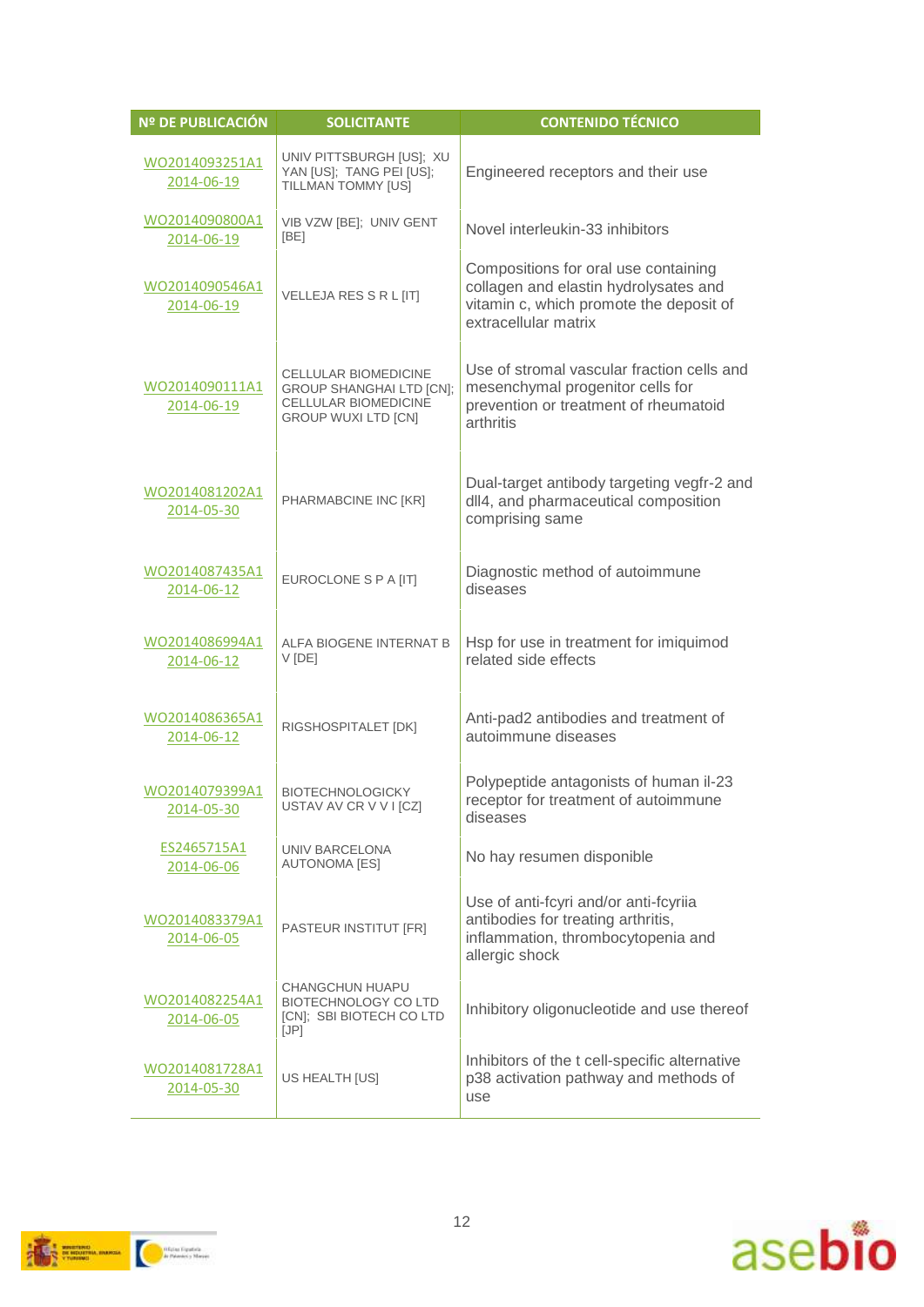| Nº DE PUBLICACIÓN            | <b>SOLICITANTE</b>                                  | <b>CONTENIDO TÉCNICO</b>                                                                           |
|------------------------------|-----------------------------------------------------|----------------------------------------------------------------------------------------------------|
| WO2014081598A1<br>2014-05-30 | <b>BRIGHAM &amp; WOMENS</b><br><b>HOSPITAL [US]</b> | Diagnosis and treatment of endometriosis<br>and related conditions                                 |
| WO2014078911A1<br>2014-05-30 | BORODY THOMAS J [AU]                                | Compositions for the restoration of a fecal<br>microbiota and methods for making and<br>using them |
| ES2457093A1<br>2014-04-24    | NAVARRO FERNANDEZ EVA<br><b>MARIA [ES]</b>          | No hay resumen disponible                                                                          |



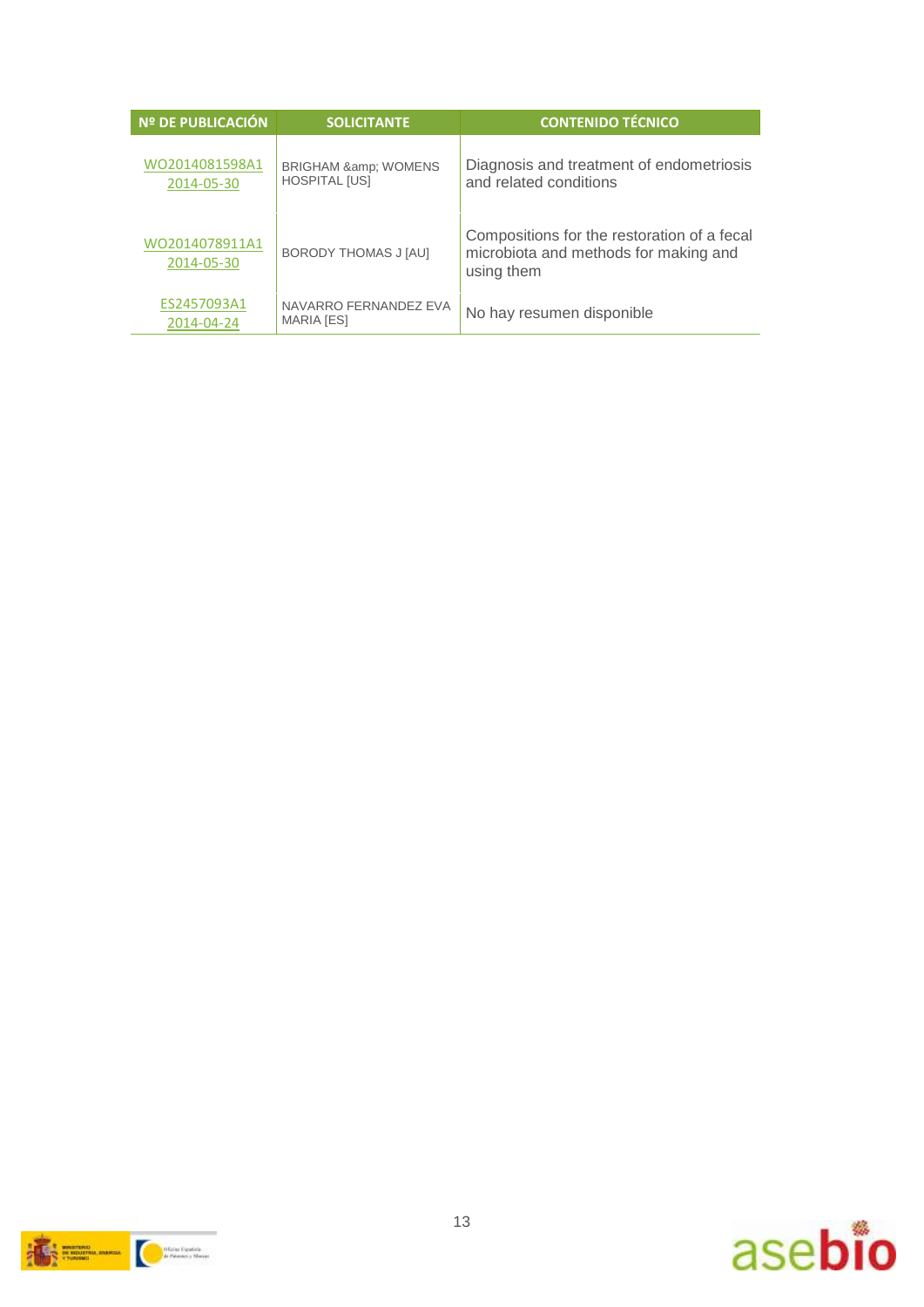# **Noticias**

#### Foro de reflexión sobre Patentes y Transferencia Tecnológica en el área de Salud

La Fundación Salud 2000 y la Cátedra UPM-Clarke, Modet & Co., en colaboración con Merck y Clarke, Modet & Co. celebraron el pasado 14 de octubre en la Oficina Española de Patentes y marcas (OEPM) el "Foro de Reflexión sobre Patentes y Transferencia Tecnológica en el Área de Salud".

En la reunión se presentó el documento de trabajo del Proyecto PATTE con los resultados de la encuesta realizada a un grupo de expertos que han venido trabajando en el proyecto desde octubre de 2013. En él se identifican las principales barreras que dificultan la transferencia de tecnología en el ámbito hospitalario y se plantean propuestas para dar solución a los problemas detectados.

El Foro incluyó además tres mesas de debate que contemplaron las estrategias para la protección del conocimiento y la transferencia de tecnología en otros tantos entornos: desde las Unidades de Innovación hospitalaria y OTRIS, desde la industria y desde la administración (Ministerio de Sanidad, Ministerio de Economía y Competitividad-MINECO y Ministerio de Industria, Energía y Turismo- MINETUR). Cada una de ellas contó con panelistas especializados en transferencia de tecnología que realizaron interesantes aportaciones y respondieron a las preguntas del numeroso público.

Al final de la Jornada se presentó el libro "Bioética de las Patentes Relacionadas con la Salud" de Javier Sánchez-Caro y Fernando Abellán, publicado por la Fundación Salud 2000 con el fin de contribuir a la difusión de conocimientos y a crear opinión de base sólida sobre ciertos aspectos éticos fundamentales que este tipo de patentes plantea.

En la mesa de clausura, la Secretaria General de Ciencia, Tecnología e Innovación del MINECO adelantó que el Gobierno trabaja en 70 medidas con acciones concretas para mejorar la transferencia tecnológica en el área de la salud.





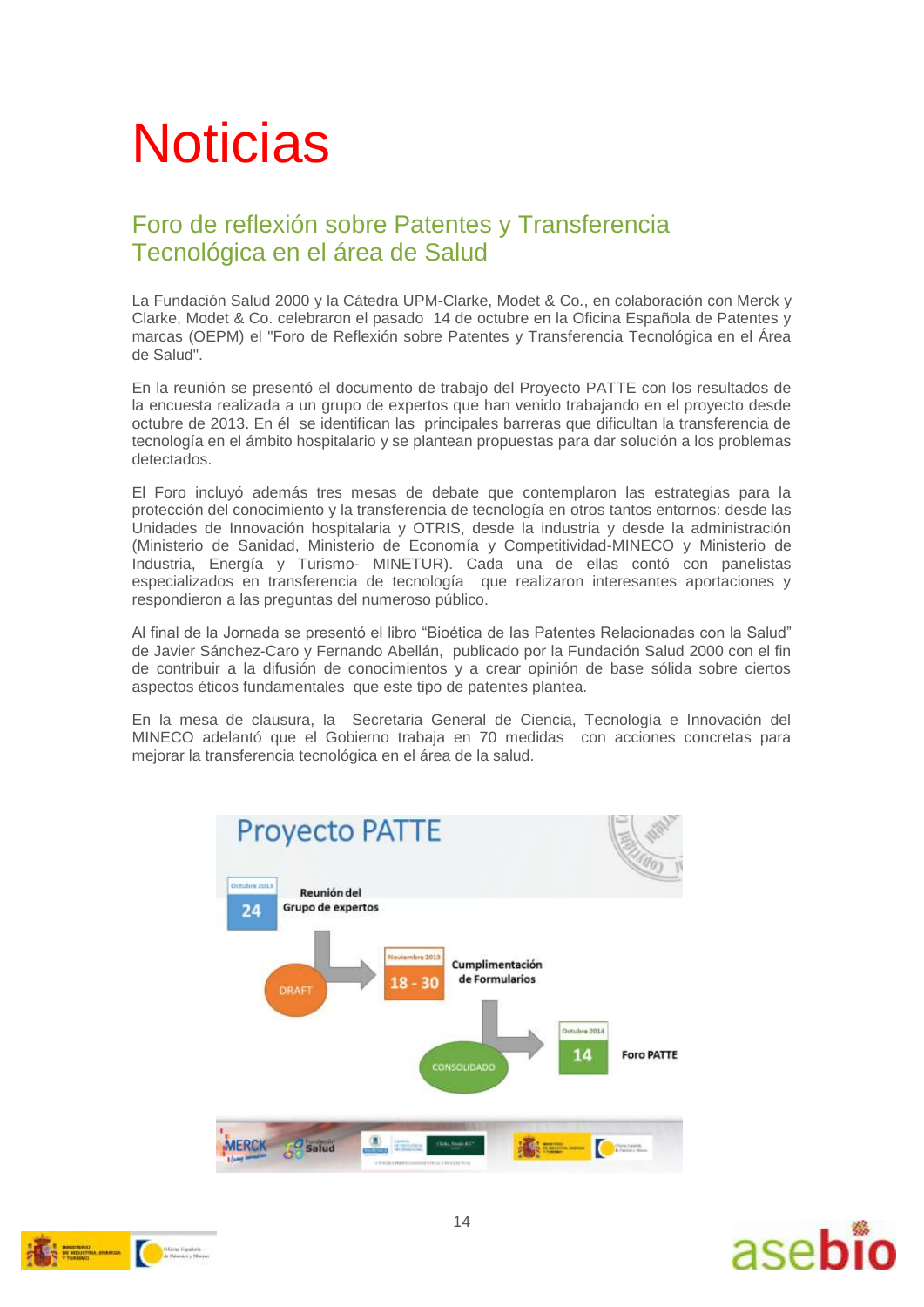#### Concienciando sobre la importancia de la protección de los activos intangibles



La [Oficina Española de](http://www.oepm.es/es/index.html)  [Patentes y Marcas \(OEPM\),](http://www.oepm.es/es/index.html) en su misión de difusión de la Propiedad Industrial, ha elaborado un [díptico sobre el](http://www.oepm.es/export/sites/oepm/comun/documentos_relacionados/Publicaciones/Folletos/ServicioApoyoEmpresa.pdf)  [nuevo Servicio de Apoyo a la](http://www.oepm.es/export/sites/oepm/comun/documentos_relacionados/Publicaciones/Folletos/ServicioApoyoEmpresa.pdf)  [Empresa.](http://www.oepm.es/export/sites/oepm/comun/documentos_relacionados/Publicaciones/Folletos/ServicioApoyoEmpresa.pdf) Su objetivo es

concienciar a la PYME y a los emprendedores de la importancia de la protección de sus activos intangibles a través de las diferentes modalidades de la Propiedad Industrial, principalmente, marcas, patentes y diseños industriales.

En el folleto se pone de relieve el esfuerzo de la OEPM por coordinar sus distintos servicios de atención al público: Servicio de Información General, Servicio de Información Tecnológica, Examinador de Guardia de Patentes, Examinador de Guardia de Marcas y el propio Servicio de Apoyo a la Empresa, con la intención de dar una asistencia integral a quienes, como PYME y emprendedores, se acercan al mundo de la Propiedad Industrial

Desde su puesta en marcha en el mes de febrero de 2014, el Servicio de Apoyo a la Empresa ha atendido un total de 367 consultas, de las cuales 213 han sido vía telefónica, 114 a través de correo electrónico y 40 de forma presencial en la sede de la OEPM.